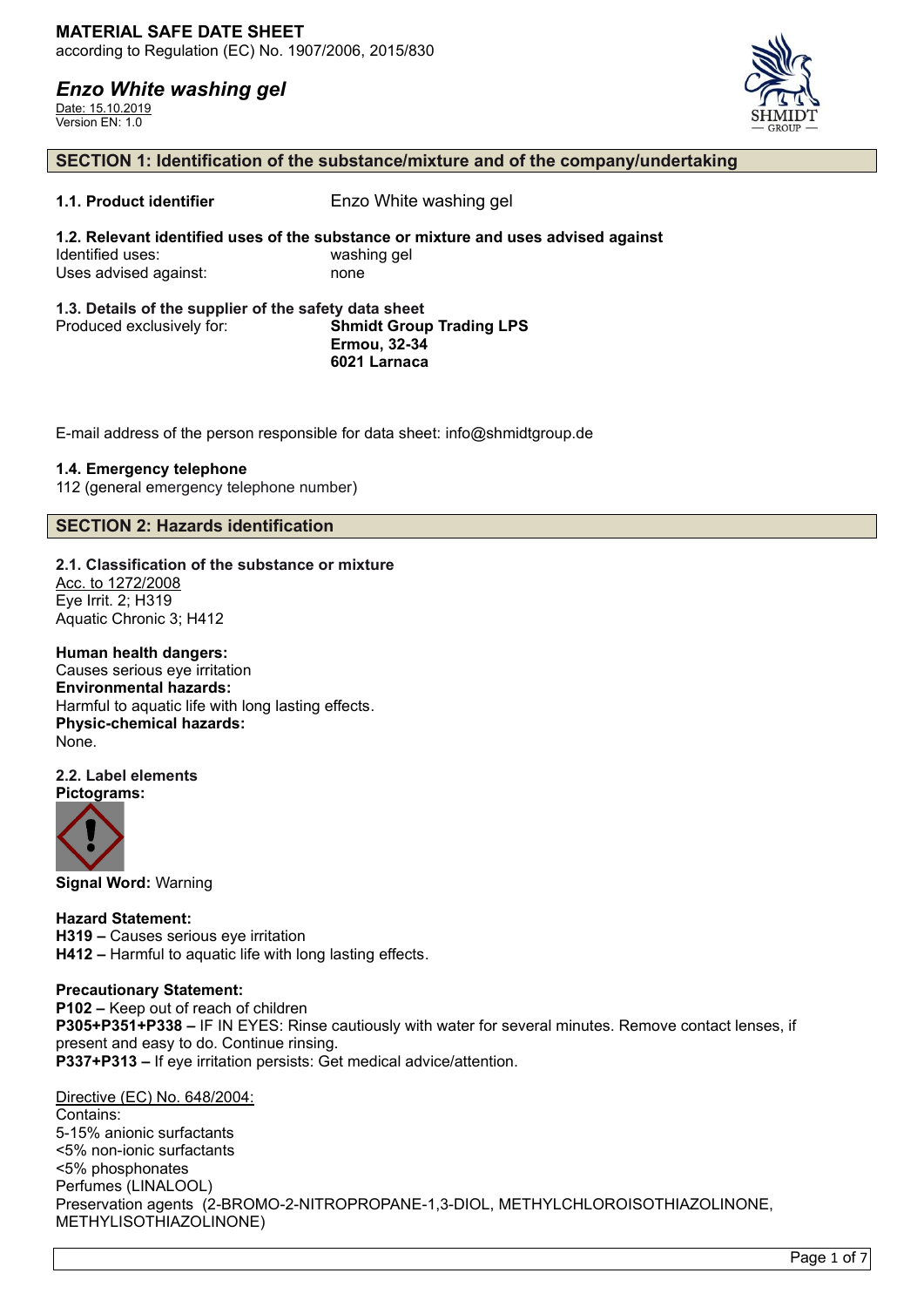### **MATERIAL SAFE DATE SHEET**

according to Regulation (EC) No. 1907/2006, 2015/830

# *Enzo White washing gel*

Date: 15.10.2019 Version EN: 1.0

### **2.3. Other hazards**

The mixture does not contain any substances PBT or vPvB.

### **SECTION 3: Composition/information on ingredients**

### **3.1. Substances**

Not applicable.

### **3.2. Mixtures**

Hazardous components:

| Substance name                                                                                                                                                       | contains<br>% | <b>Classification</b><br>1272/2008                      |                                               |
|----------------------------------------------------------------------------------------------------------------------------------------------------------------------|---------------|---------------------------------------------------------|-----------------------------------------------|
|                                                                                                                                                                      |               | <b>Hazard Class and</b><br><b>Category Code(s)</b>      | <b>Hazard Statement</b><br>Code(s)            |
| Amides, C8-18 (even numbered) and C18-<br>unsatd., N, N-bis(hydroxyethyl)<br>$CAS$ No.: -<br>EINECS No.: 931-329-6<br>Index $No. : -$<br>REACH No.: 01-2119490100-53 | <3            | Skin Irrit, 2<br>Eye Dam. 1<br><b>Aquatic Chronic 2</b> | H <sub>315</sub><br>H <sub>318</sub><br>H411  |
| Alcohols, C12-14, ethoxylated, sulfates,<br>sodium salts<br>CAS No.: 68891-38-3<br>EINECS No.: 500-234-8<br>Indeks No.: -<br>REACH No.: 01-2119488639-16             | <6            | Skin Irrit.2<br>Eye Dam. 1<br>Aquatic Chronic 3         | H <sub>315</sub><br>H <sub>3</sub> 18<br>H412 |

Full text of H-phrases in Section 16

### **SECTION 4: First aid measures**

# **4.1. Description of first aid measures**

### **General remarks:**

In the case of any symptoms call your doctor and if it is possible to show the container or label.

Skin contact:

Take off contaminated clothing. Wash skin with soap and water Rinse thoroughly with water, rinse thoroughly with water, in case of irritation, contact a physician

Eye contact:

Contaminated eyes rinse with open eyelids. Consult a doctor.

Inhalation:

Remove to fresh air. Keep person warm and at rest. Consult a doctor.

Ingestion:

Rinse mouth with water. Do not induce vomiting! Obtain medical attention.

### **4.2. Most important symptoms and effects, both acute and delayed**

Skin contact: May causes irritation.

Eye contact: Causes irritation.

### **4.3. Indication of any immediate medical attention and special treatment needed**

The decision about how to proceed is made by the doctor after a thorough assessment of the victim.

### **SECTION 5: Firefighting measures**

### **5.1. Extinguishing media**

**Suitable extinguishing media:** foam, dry powder extinguishers, CO2, water spray. Use appropriate extinguishing method for conditions.

**Unsuitable extinguishing media:** Do not use a direct water jet.

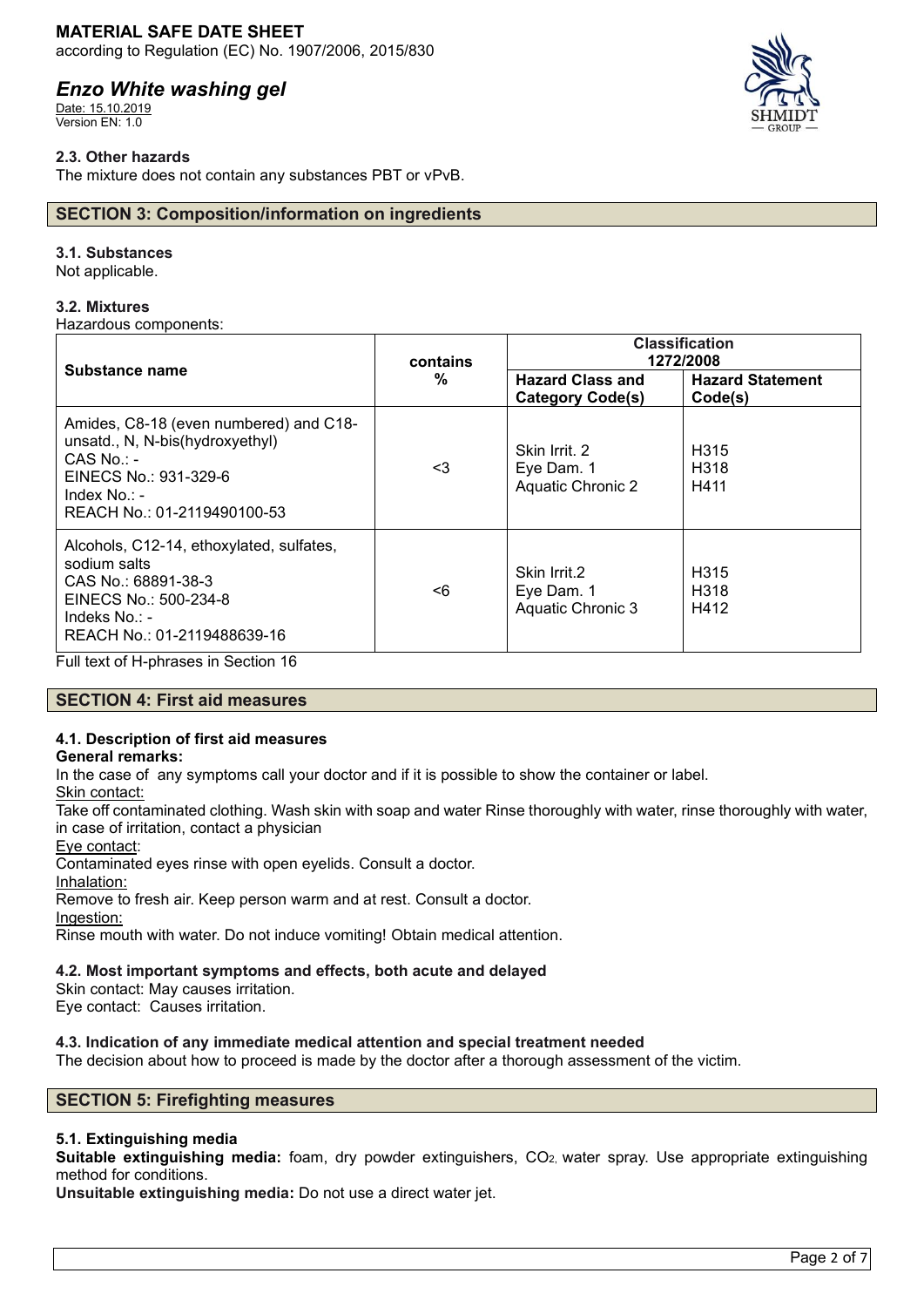Date: 15.10.2019 Version EN: 1.0



### **5.2. Special hazards arising from the substance or mixture**

During the fire, can be released toxic decomposition products: carbon oxides.

### **5.3. Advice for firefighters**

Containers in fire area cooled with water spray, if it is possible to remove the danger zone. In the event of a fire in a confined space should wear protective clothing and breathing apparatus with compressed air. Do not allow fire-fighting water run-off into surface water, groundwater and sewer.

### **SECTION 6: Accidental release measures**

### **6.1. Personal precautions, protective equipment and emergency procedures**

*For non-emergency personnel:* notify the appropriate service. Reduce access to the area of failure until the relevant cleaning operations have been completed.

*For emergency responders:* Ensure adequate ventilation. Use personal protective equipment.

### **6.2. Environmental precautions**

Do not allow large amounts of this product to enter drains, sewers or watercourses.

### **6.3. Methods and material for containment and cleaning up**

Prevent leakage and absorb with inert, absorbent material (such as sand, earth, vermiculite, diatomaceous earth, etc.). The contaminated material is placed in properly labeled containers for disposal in accordance with applicable regulations.

### **6.4. Reference to other sections**

Refer to protective measures listed in section 8. Refer to disposal considerations listed in section 13.

### **SECTION 7: Handling and storage**

### **7.1. Precautions for safe handling**

Avoid contact with eyes. Do not eat, drink or smoke while using the product. Wash your hands after using the product.

### **7.2. Conditions for safe storage, including any incompatibilities**

Store in a cool, dry, well-ventilated area in a properly labeled tightly sealed original container. Keep away from heat and hot surfaces. Avoid direct sunlight and sources of heat, hot surfaces and open flames.

### **7.3. Specific end use(s)**

Washing gel

### **SECTION 8: Exposure controls/personal protection**

### **8.1. Control parameters**

Occupational exposure limit values: none.

Amides, C8-18 (even numbered) and C18-unsatd., N, N-bis(hydroxyethyl)

DNEL worker, dermal, long-term, systemic: 4,16mg/kg DNEL, worker, dermal, long-term, local: 0,09mg/cm<sup>2</sup> DNEL, worker, inhalation, long-term, systemic: 73,4mg/m<sup>3</sup> PNEC fresh water: 2,4µg/l PNEC marine water: 0,24 µg/l PNEC sediment: 14,5µg/kg PNEC soil: 6,48µg/kg

### **8.2. Exposure controls Engineering controls**: not required

**Individual protection measures, such as personal protective equipment: Eye protection:** Avoid eye contact.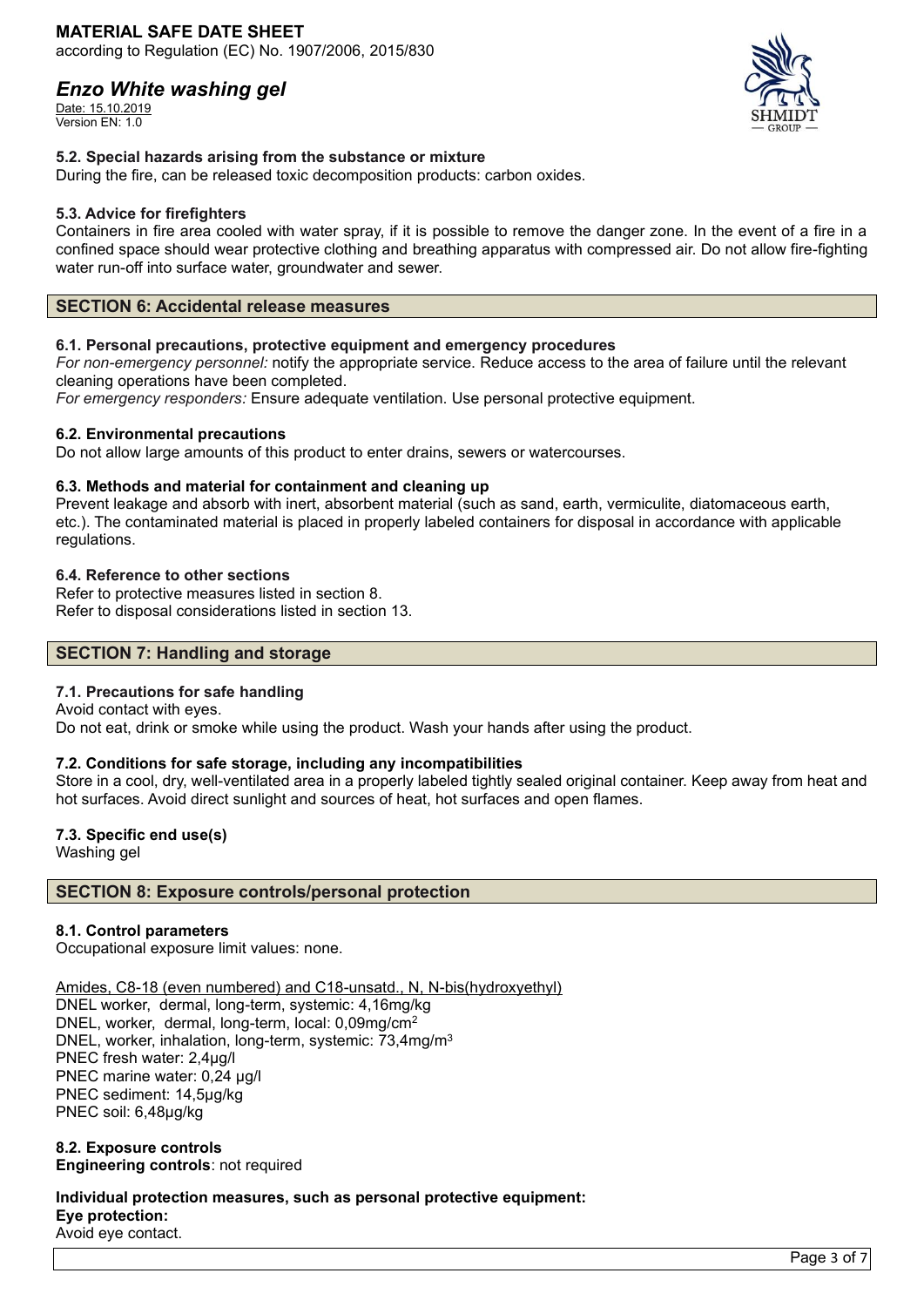Date: 15.10.2019 Version EN: 1.0

### **Skin protection:**

*Hands*:

Appropriate chemical resistant gloves (EN 374)

In case of short-term exposure, wear protective gloves with efficacy level 2 or greater (breakthrough time> 30min.). For prolonged contact wear protective gloves with a level of effectiveness of 6 (breakthrough time> 480min.). The selection of suitable gloves does not only depend on the material, but also on the brand and quality resulting from differences in manufacturers. Resistance of the material, the glove can be determined after the tests. The exact time of the destruction of the protective gloves must be determined by the manufacturer. *Other:*

It is not required under normal conditions of use

### **Respiratory Protection:**

It is not required under normal conditions of use

### **Thermal hazards:**

Not applicable.

### **Environmental exposure controls:**

Prevent the spread large quantities in the environment and enter drains and watercourses.

# **SECTION 9: Physical and chemical properties**

### **9.1. Information on basic physical and chemical properties**

- Appearance: Liquid/gel
- Color: white
- Odour: Characteristic, pleasant
- Odour threshold; not specified
- pH: not specified
- Melting point/freezing point; not specified
- Initial boiling point and boiling range; not specified
- Flash point; not specified
- Evaporation rate; not specified
- Flammability (solid, gas); not flammable
- Upper/lower flammability or explosive limits; not specified
- Vapour pressure; not specified
- Vapour density; not specified
- Relative density: >1g/cm<sup>3</sup>
- Solubility(ies); soluble in water
- Partition coefficient: n-octanol/water; not specified
- Auto-ignition temperature; not specified
- Decomposition temperature; not specified
- Viscosity; not specified
- Explosive properties; not specified
- Oxidising properties: not specified

### **9.2. Other information**

No other information available.

# **SECTION 10: Stability and reactivity**

**10.1. Reactivity** Not known. **10.2. Chemical stability** Stable under normal conditions of use, storage and transport. **10.3. Possibility of hazardous reactions** None. **10.4. Conditions to avoid** Keep away from heat, hot surfaces, sparks, open flames and other ignition sources. **10.5. Incompatible materials**

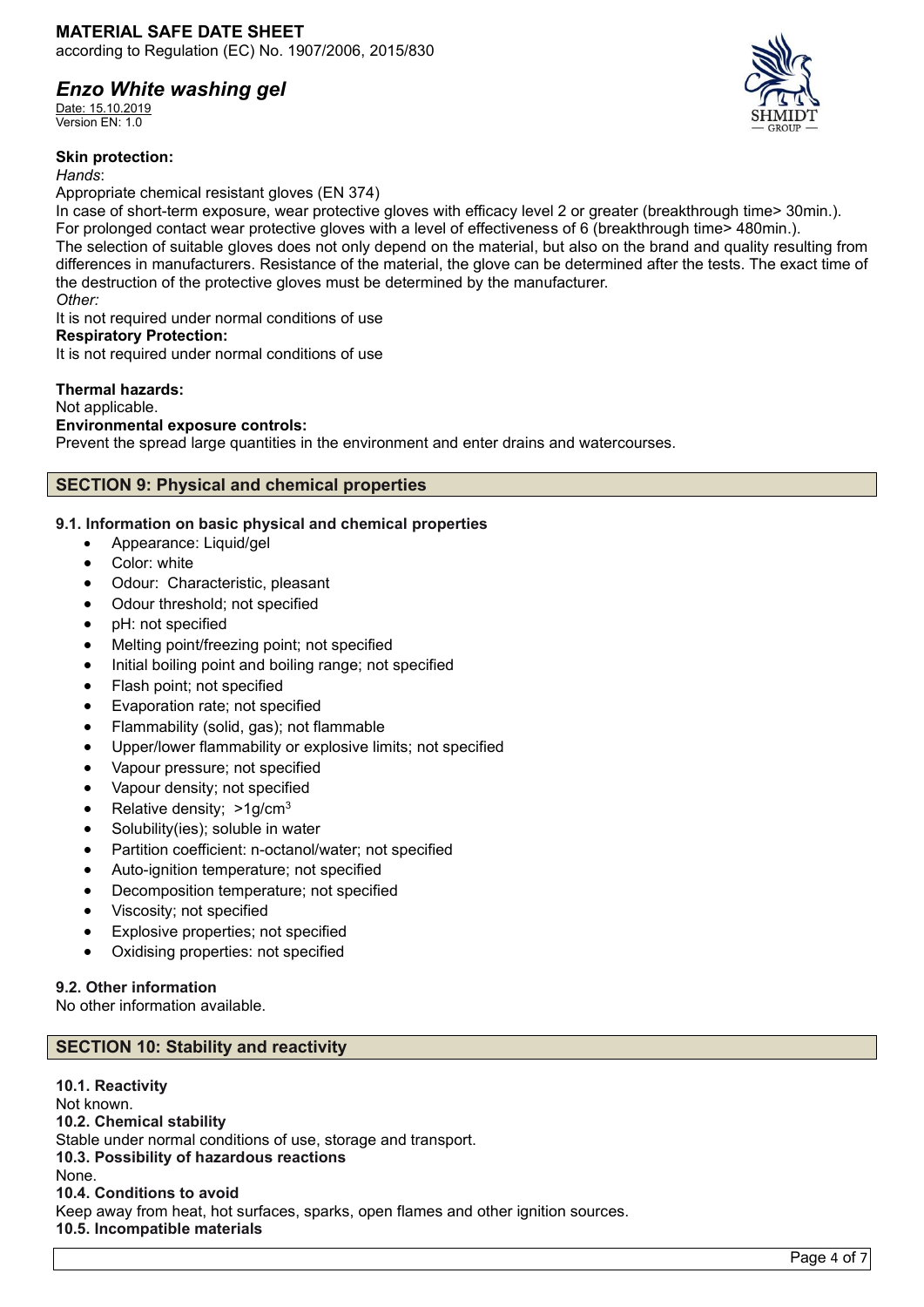### **MATERIAL SAFE DATE SHEET** according to Regulation (EC) No. 1907/2006, 2015/830

# *Enzo White washing gel*

Date: 15.10.2019 Version EN: 1.0

None.

**10.6. Hazardous decomposition products** Carbon oxides.

# **SECTION 11: Toxicological information**

### **11.1. Information on toxicological effects**

(a) acute toxicity: based on the available data, the classification criteria are not met Amides, C8-18 (even numbered) and C18-unsatd., N, N-bis(hydroxyethyl) LD50 (oral, rat): >5000mg/kg LD50 (dermal, rat): >2000mg/kg Alcohols, C12-14, ethoxylated, sulfates, sodium salts LD50 (oral, rat): >2000mg/kg

(b) skin corrosion/irritation: based on the available data, the classification criteria are not met (c) serious eye damage/irritation: **Causes serious eye irritation**

(d) respiratory or skin sensitization: based on the available data, the classification criteria are not met

(e) germ cell mutagenicity: based on the available data, the classification criteria are not met

(f) carcinogenicity: based on the available data, the classification criteria are not met

(g) reproductive toxicity: based on the available data, the classification criteria are not met

(h) STOT-single exposure: based on the available data, the classification criteria are not met

(i) STOT-repeated exposure: based on the available data, the classification criteria are not met

(j) aspiration hazard: based on the available data, the classification criteria are not met

# **SECTION 12: Ecological information**

# **12.1.Toxicity**

### **Harmful to aquatic life with long lasting effects.**

Amides, C8-18 (even numbered) and C18-unsatd., N, N-bis(hydroxyethyl)

LC50 – fish: 2mg/l, 96h

LC50 – fish: 4,9mg/l, 96h LC50 – fish (Oncorhynchus mykiss): 2,4mg/l, 96h

EC50 – algae: 0,32mg/l, 48h

LC50 – algae: 2,4mg/l, 96h

LC50 – microorganisms: 1mg/l, 96h

EC50 chronic for algae (Desmodesmus subspicatus): 0,39mg/l, 72h

# **12.2. Persistence and degradability**

Amides, C8-18 (even numbered) and C18-unsatd., N, N-bis(hydroxyethyl) 71,1% in 28 days – easily biodegradable Alcohols, C12-14, ethoxylated, sulfates, sodium salts >80% in 28 days – easily biodegradable

The surfactant/surfactants contained in this product are in accordance with the biodegradability criteria contained in the Directive (EC) No. 648/2004 on detergents. Data confirming this fact is at the disposal of the competent authorities of the Member States and will be made available to them at their direct request or at the request of the detergent manufacturer.

### **12.3. Bioaccumulative potential**

No date available.

### **12.4. Mobility in soil**

No date available.

### **12.5. Results of PBT and vPvB assessment**

Substances in the mixture do not meet the criteria for classification as PBT or vPvB in accordance with Annex XIII of REACH.

### **12.6. Other adverse effects**

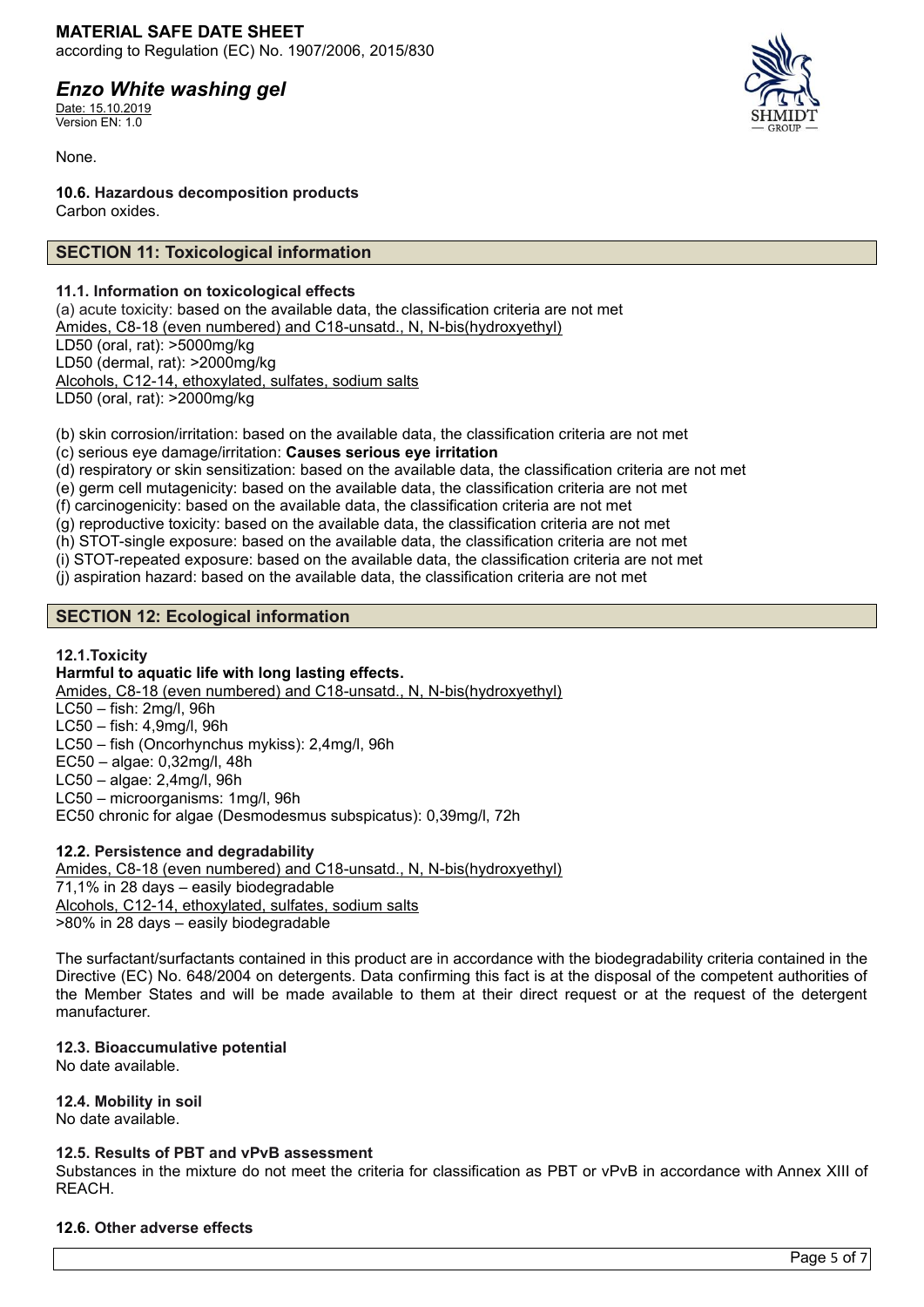Date: 15.10.2019 Version EN: 1.0



No information available.

### **SECTION 13: Disposal considerations**

### **13.1. Waste treatment methods**

Recommendations for the product: Small quantities can be disposed with household waste. Dispose of in accordance with local regulations.

Recommendations for used packaging: Recycle / dispose of packaging waste in accordance with applicable regulations.

**Directive 2008/98/EC Of The European Parliament And Of The Council of 19 November 2008 on waste and repealing certain Directives**

### **SECTION 14: Transport information**

ADR/RID/IMDG/ICAO: **14.1. UN number** Not applicable

**14.2. UN proper shipping name** Not applicable

**14.3. Transport hazard class(es)** Not applicable

**14.4. Packing group** Not applicable

**14.5. Environmental hazards** Not applicable

**14.6 Special precautions for user** Not applicable

**14.7 Transport in bulk according to Annex II of MARPOL and the IBC Code** Not applicable

### **SECTION 15: Regulatory information**

### **15.1. Safety, health and environmental regulations/legislation specific for the substance or mixture**

### **EU REGULATIONS:**

- 1. Regulation (EC) No 1907/2006 of the European Parliament and of the Council of 18 December 2006 concerning the Registration, Evaluation, Authorisation and Restriction of Chemicals (REACH), establishing a European Chemicals Agency, amending Directive 1999/45/EC and repealing Council Regulation (EEC) No 793/93 and Commission Regulation (EC) No 1488/94 as well as Council Directive 76/769/EEC and Commission Directives 91/155/EEC, 93/67/EEC, 93/105/EC and 2000/21/EC.
- 2. Commission Regulation (EU) 2015/830 of 28 May 2015 amending Regulation (EC) No 1907/2006 of the European Parliament and of the Council on the Registration, Evaluation, Authorisation and Restriction of Chemicals (REACH)
- 3. Regulation (EC) No 1272/2008 of the European Parliament and of the Council of 16 December 2008 on classification, labelling and packaging of substances and mixtures, amending and repealing Directives 67/548/EEC and 1999/45/EC, and amending Regulation (EC) No 1907/2006 (Text with EEA relevance).
- 4. Directive 2008/98/EC Of The European Parliament And Of The Council of 19 November 2008 on waste and repealing certain Directives

### **15.2. Chemical safety assessment**

No chemical safety assessments for the mixture.